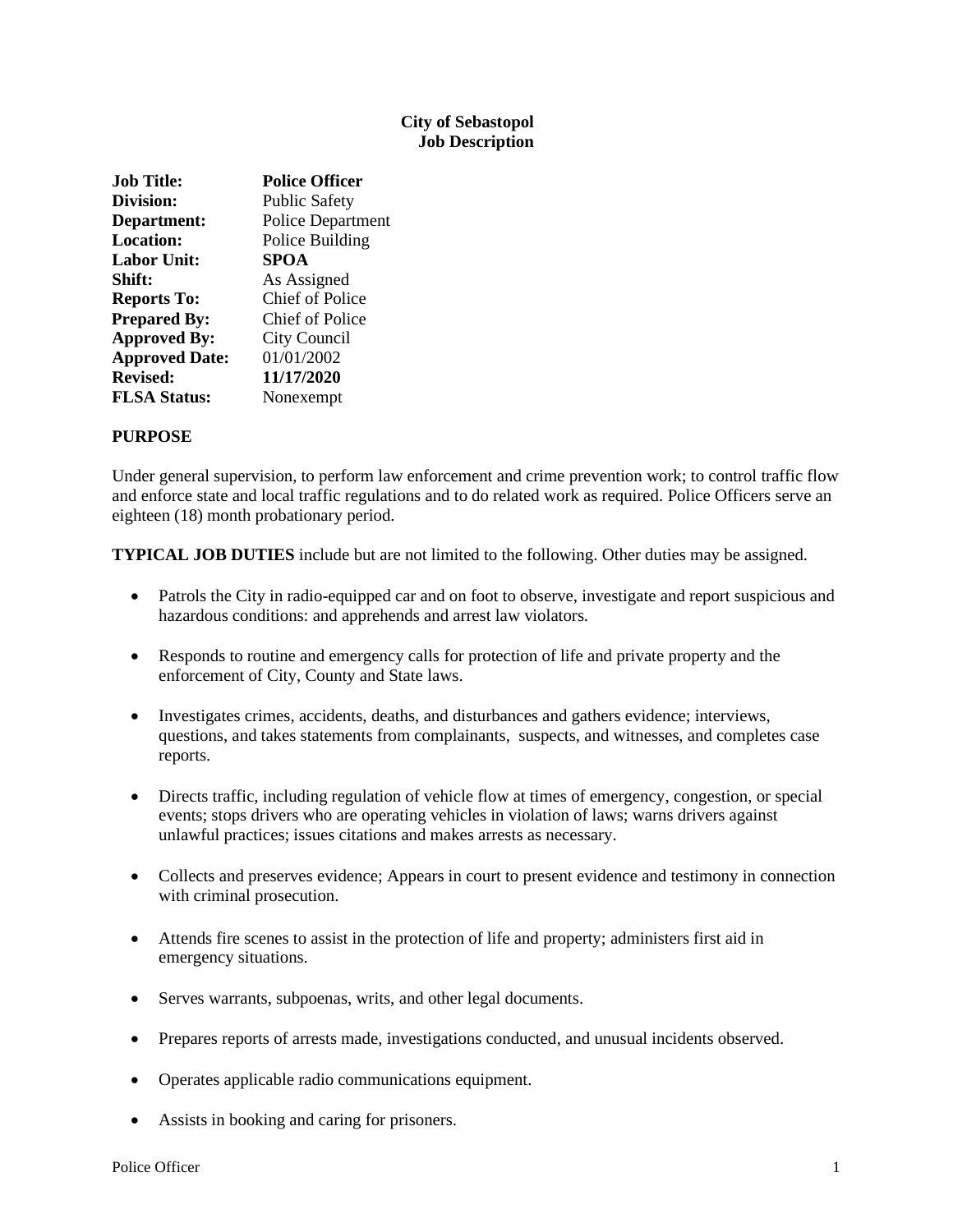- Provides information and direction to the public and assist in developing community crime prevention programs, and may speak before businesses, school, civic and social groups.
- As assigned may assist in conducting special studies of traffic or other police issues.
- Makes every reasonable effort to continually improve the manner in which the job is performed and increase the quality of service to the public.
- Other duties as assigned.

### **KNOWLEDGE, SKILS, and ABILITIES**

Knowledge of:

- Modern police methods and procedures, including patrol, crime prevention, traffic control, investigation and identification techniques, standard radio broadcasting, and police reports.
- Criminal law, including apprehension, arrest and custody of persons committing misdemeanors and felonies.

• Rules of evidence pertaining to the search, seizure, and preservations of evidence in traffic and criminal cases.

Ability to:

- Deal effectively and fairly with the public, department supervisors, administrators, and fellow officers. Demonstrate keen powers of observations and memory.
- Safely use and care for firearms.
- Think and act quickly and judge situations and people accurately.
- Understand, and apply laws and regulations.
- Communicate effectively both orally and in writing.
- Prepare accurate and grammatically correct written reports.
- Understand and carry out clear oral and written instructions.
- Establish and maintain cooperative and effective relationships with those contacted in the course of work.
- Meet the physical requirements established by the department.

#### **QUALIFICATIONS**

To perform this job successfully, an individual must be able to perform each essential duty satisfactorily. The requirements listed below are representative of the knowledge, skill, and/or ability required. Reasonable accommodations may be made to enable individuals with disabilities to perform the essential functions.

#### **EDUCATION and/or EXPERIENCE**

Possession of a High School diploma or equivalency such as a general education degree (GED) or High School Equivalency certificate and one to three months related experience and/or training; or equivalent combination of education and experience.

# **CERTIFICATES, LICENSES, REGISTRATIONS**

Possession of valid California Class C driver's license and a satisfactory driving record are conditions of initial and continued employment and upon appointment, possession of certificate of completion of a Basic Police Academy certified by California Peace Officers Standards and Training (P.O.S.T.).